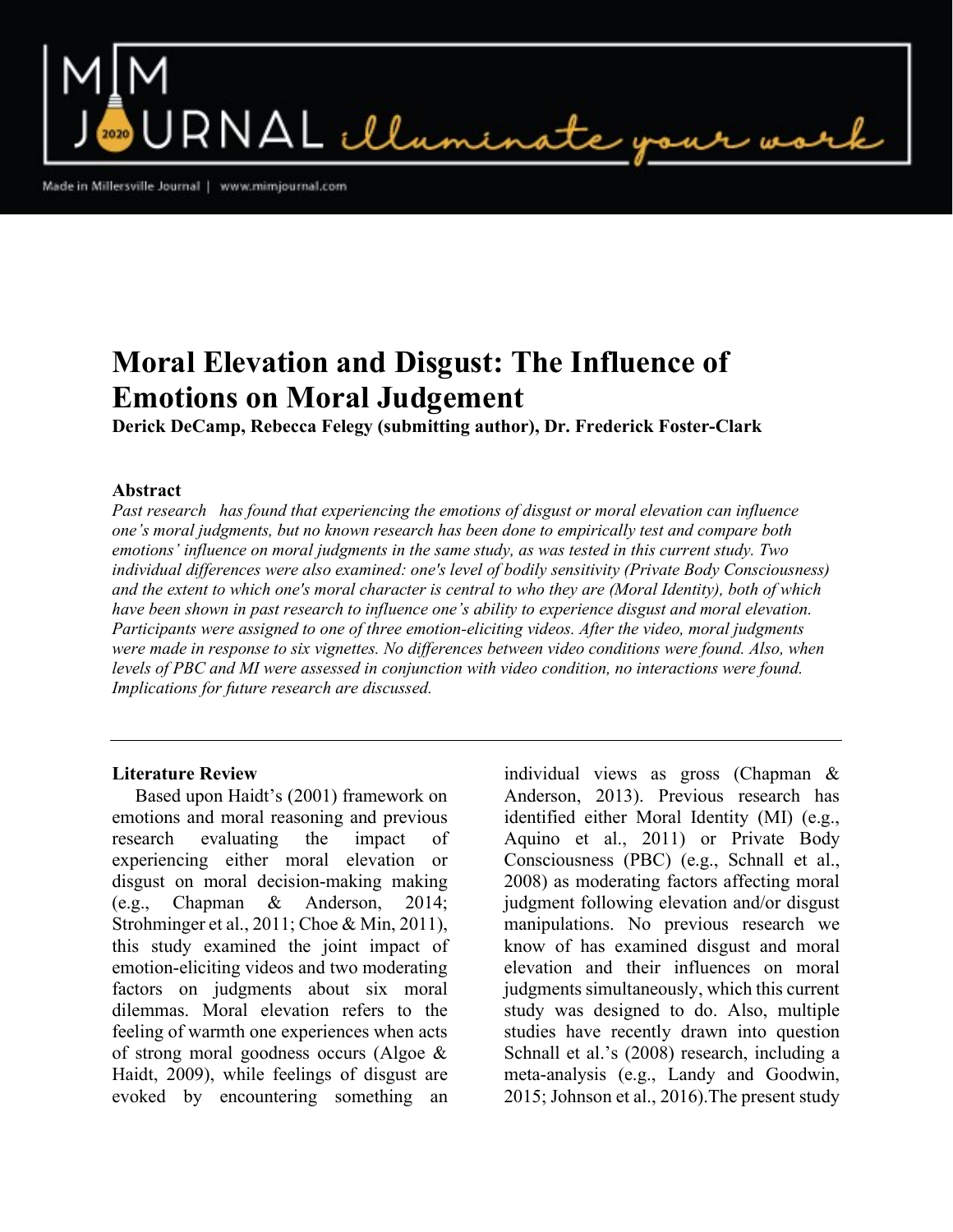#### Figure 1

#### Moral Vignette: Trolley

Karen is at the wheel of a runaway trolley quickly approaching a fork in the tracks. On the tracks extending to the left is a group of five railway workmen. On the tracks extending to the right is a single railway workman. If Karen does nothing the trolley will proceed to the left, causing the deaths of the five workmen. The only way to avoid the deaths of these workmen is to hit a switch on Karen's dashboard that will cause the trolley to proceed to the right, causing the death of the single workman. How wrong is it for Karen to hit the switch in order to avoid the deaths of the five workmen?

| Perfectly<br>$\mathrm{Ok}$ |  |  |  |   | Extremely<br>Wrong |
|----------------------------|--|--|--|---|--------------------|
|                            |  |  |  | − |                    |

is an extension and replication of Schnall et al.'s (2008) fourth experiment , which examined the video manipulation of disgust and its influence on moral judgment. One of our hypotheses was that individuals with higher levels of PBC in the elevation and disgust conditions would have harsher moral judgments in comparison to the control condition. Also, those higher in MI scores in the elevation condition would have harsher moral judgments than the control. Overall, we hypothesized that the elevation and disgust conditions would lead to harsher moral judgments than the control with no differences between the two groups.

# Method

 Over 200 college students from psychology courses completed an online survey measuring PBC (Miller et al., 1981) and MI (Aquino & Reed, 2002). Based on these scores, 89 participants were selected for the experimental portion of the study, based upon having relatively low or high scores on either PBC or MI. Experimental participants were assigned to one of three video conditions including disgust, moral elevation, or the control. An earlier study had participants rate different videos on the degree to which they elicited various

emotions to select videos for the present study. After viewing their assigned video, each participant rated six moral judgment vignettes (adapted from Schnall et al., 2008) on a wrongness scale from 0 (Perfectly OK) to 9 (Extremely Wrong). For the purposes of this paper, the trolley vignette was utilized to illustrate the conclusions of our research, as its response characteristics made the most sense to report on. The trolley vignette can be found above in Figure 1.

# **Results**

 Separate two-way ANOVAs (analysis of variance) with video condition (elevation vs. disgust vs. control) as one factor and each of the moderators (high vs. low on PBC and MI) as a second factor were run to examine impacts on moral judgments of the trolley vignette. Tests of the main effects for video condition, PBC, and MI were not significant  $(F (2,36) = 0.398, p = 0.674, \eta^2 = .022; F$  $(1,36) = 2.445$ ,  $p = 0.127$ ,  $\eta$ <sup>2</sup> = .064; and F  $(1,41) = 1.493$ ,  $p = 0.229$ ,  $\eta$ <sup>2</sup> = .035, respectively). As displayed in the first panel of Table 1 below, no main effect of video condition was found for the trolley vignette, as the mean wrongness ratings for each group only slightly differed. Interactions of emotional video condition and each of the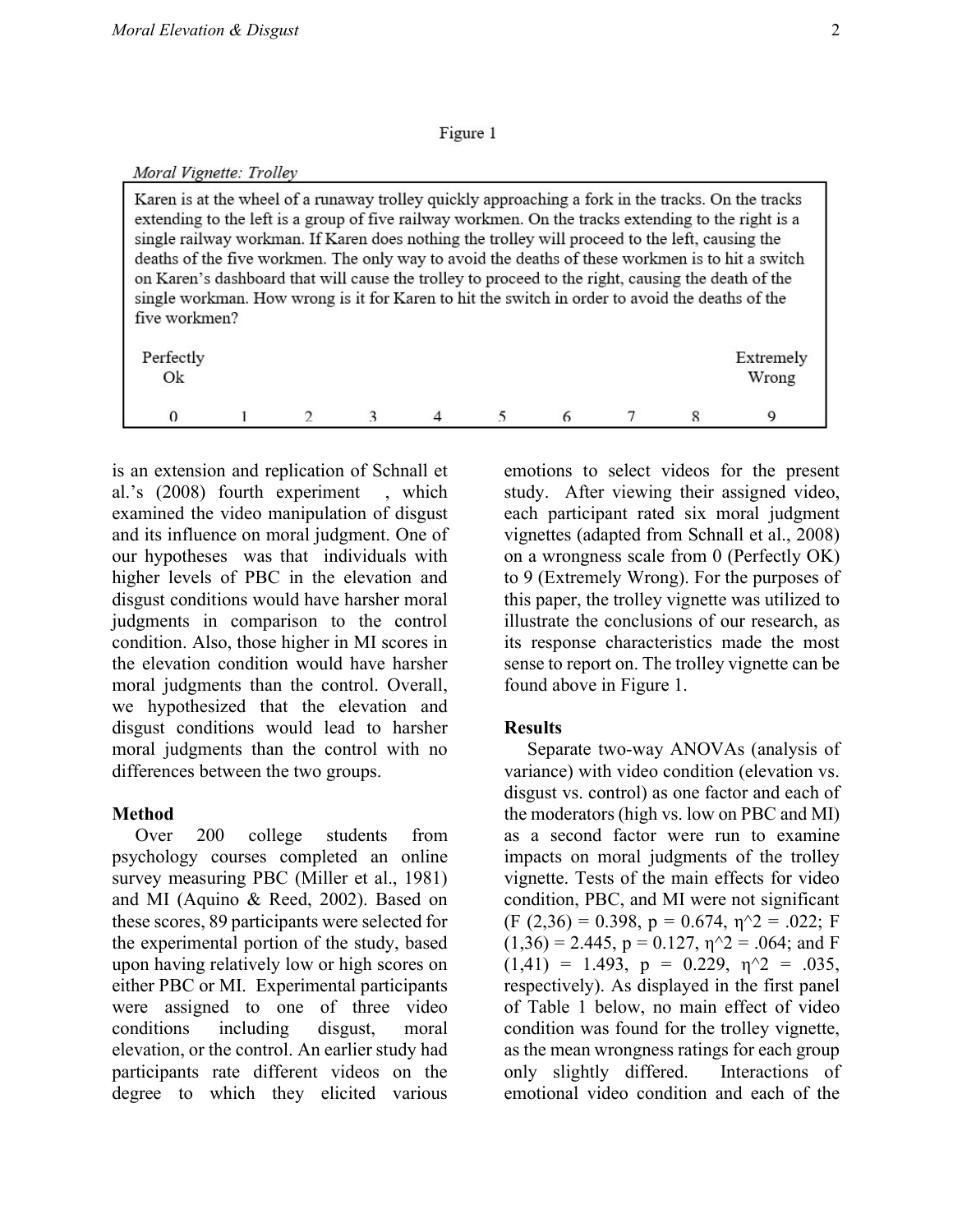#### Table 1

Means and (standard deviations) for wrongness of trolley vignette overall and for those low and high in Private Body Consciousness (PBC).

| Video     |                                                                                               | Control <sup>a</sup>  | Disgust <sup>b</sup> |                                            | Elevation <sup>c</sup> |                       |  |
|-----------|-----------------------------------------------------------------------------------------------|-----------------------|----------------------|--------------------------------------------|------------------------|-----------------------|--|
| Condition | 4.12(1.99)                                                                                    |                       |                      | 3.25(2.19)                                 | 3.42(1.88)             |                       |  |
| Moderator | Low PBC <sup>d</sup>                                                                          | High PBC <sup>e</sup> |                      | Low PBC <sup>f</sup> High PBC <sup>g</sup> | $Low$ $PBCh$           | High PBC <sup>i</sup> |  |
|           | 3.50(2.56)                                                                                    | 4.25(2.06)            |                      | $2.86(2.19)$ 4.38 (3.07)                   | 2.40(0.90)             | 3.70(2.16)            |  |
|           | $n = 26$ , $n = 32$ , $n = 31$ , $n = 8$ , $n = 4$ , $n = 7$ , $n = 8$ , $n = 5$ , $n = 10$ , |                       |                      |                                            |                        |                       |  |

moderators were also non-significant (F  $(2,36) = 0.085$ ,  $p = 0.919$ ,  $\eta$ <sup>2</sup> = .005, for PBC; F (2,41) = 2.060,  $p = 0.140$ ,  $\eta$ <sup> $\gamma$ </sup>2 = .091, for MI). Although those higher in PBC were harsher in judgments for each of the three video conditions, as demonstrated by a comparison of group wrongness means in panel two of Table 1, these differences were not statistically significant. Those viewing the Disgust video who had high PBC did not have significantly higher wrongness ratings than those with high PBC in the Control condition, which failed to support our hypothesis. Findings for MI are not reported, as they yielded similar patterns to that of the PBC results.

#### **Discussion**

 The current study tested the role of emotions on moral judgment (in particular, the causal influence hypothesis (Pölzler, 2015)) for two emotions, elevation and disgust. One of our hypotheses was that those high in PBC would have harsher judgments in the disgust condition when compared to individuals in the control condition. This research revealed that the overall pattern of results did not support this hypothesis, which were based on this theory. No statistically reliable associations were found between manipulated emotional states and moral

judgments, even when controlling for the moderating influence of two factors shown in previous research to impact the influence of emotions. It should be noted, however, that sample size for the moderator analyses were low resulting in low power to detect effects. This current study was not able to replicate the results found in Schnall et al.'s (2008) fourth experiment. Instead, this research paralleled Johnson et al.'s (2016) study which, like ours, showed that disgust did not significantly influence moral judgment, even under the condition of high PBC. Interestingly, we did detect a significant effect for the order in which the six vignettes were presented, which may have implications for moral judgment researchers. There was some indication that grouping of certain types of moral dilemmas may somehow amplify the feeling of disgust and lead to variations in responding. Future studies should use larger sample sizes and tighten experimental controls to gain power. While manipulation checks did suggest the effectiveness of the emotion-eliciting videos, further confirmation of their construct validity would be appropriate. Further research could also make use of more stringent counter-balancing strategies regarding the moral judgment vignettes.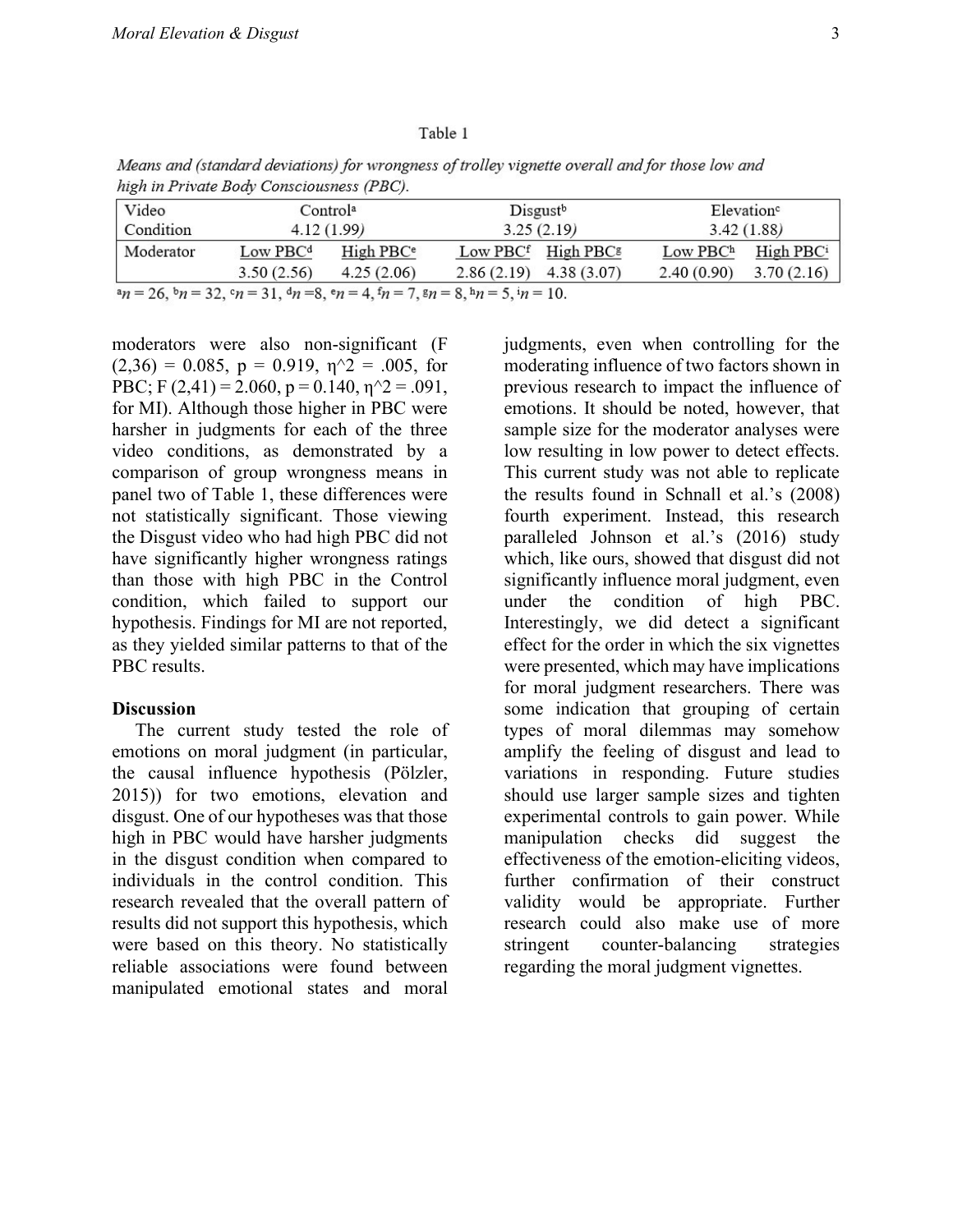#### References

- Algoe, S. B., & Haidt, J. (2009). Witnessing excellence in action: The 'other-praising' emotions of elevation, gratitude, and admiration. The Journal of Positive Psychology, 4(2), 105-127. doi:10.1080/17439760802650519
- Aquino, K., McFerran, B., & Laven, M. (2011). Moral identity and the experience of moral elevation in response to acts of uncommon goodness. Journal of Personality and Social Psychology, 100(4), 703-718. doi:10.1037/a0022540
- Aquino, K., & Reed, A. I. (2002). The self-importance of moral identity. Journal of Personality and Social Psychology, 83(6), 1423-1440. doi:10.1037/0022-3514.83.6.1423
- Chapman, H. A., & Anderson, A. K. (2013). Things rank and gross in nature: A review and synthesis of moral disgust. Psychological Bulletin, 139(2), 300-327. doi:10.1037/a0030964
- Chapman, H. A., & Anderson, A. K. (2014). Trait physical disgust is related to moral judgments outside of the purity domain. *Emotion*,  $14(2)$ ,  $341-348$ . doi:10.1037/a0035120
- Choe, S. Y., & Min, K. (2011). Who makes utilitarian judgments? The influences of emotions on utilitarian judgments. Judgment and Decision Making, 6(7), 580-592.
- Haidt, J. (2001). The emotional dog and its rational tail: A social intuitionist approach to moral judgment. Psychological Review, 108(4), 814-834. doi:10.1037/0033-295X.108.4.814
- Johnson, D. J., Wortman, J., Cheung, F., Hein, M., Lucas, R. E., Donnellan, M. B., & ... Narr, R. K. (2016). The effects of disgust on moral judgments: Testing moderators. Social Psychological And Personality Science, 7(7), 640-647. doi:10.1177/1948550616654211
- Landy, J. F., & Goodwin, G. P. (2015). Does incidental disgust amplify moral judgment? A meta-analytic review of experimental evidence. Perspectives On Psychological Science, 10(4), 518-536. doi:10.1177/1745691615583128
- Miller, L. C., Murphy, R., & Buss, A. H. (1981). Consciousness of body: Private and public. Journal of Personality And Social Psychology, 41(2), 397-406. doi:10.1037/0022- 3514.41.2.397
- Pölzler, T. (2015). Moral judgments and emotions: A less intimate relationship than recently claimed. Journal Of Theoretical And Philosophical Psychology, 35(3), 177-195. doi:10.1037/teo0000022
- Schnall, S., Haidt, J., Clore, G. L., & Jordan, A. H. (2008). Disgust as embodied moral